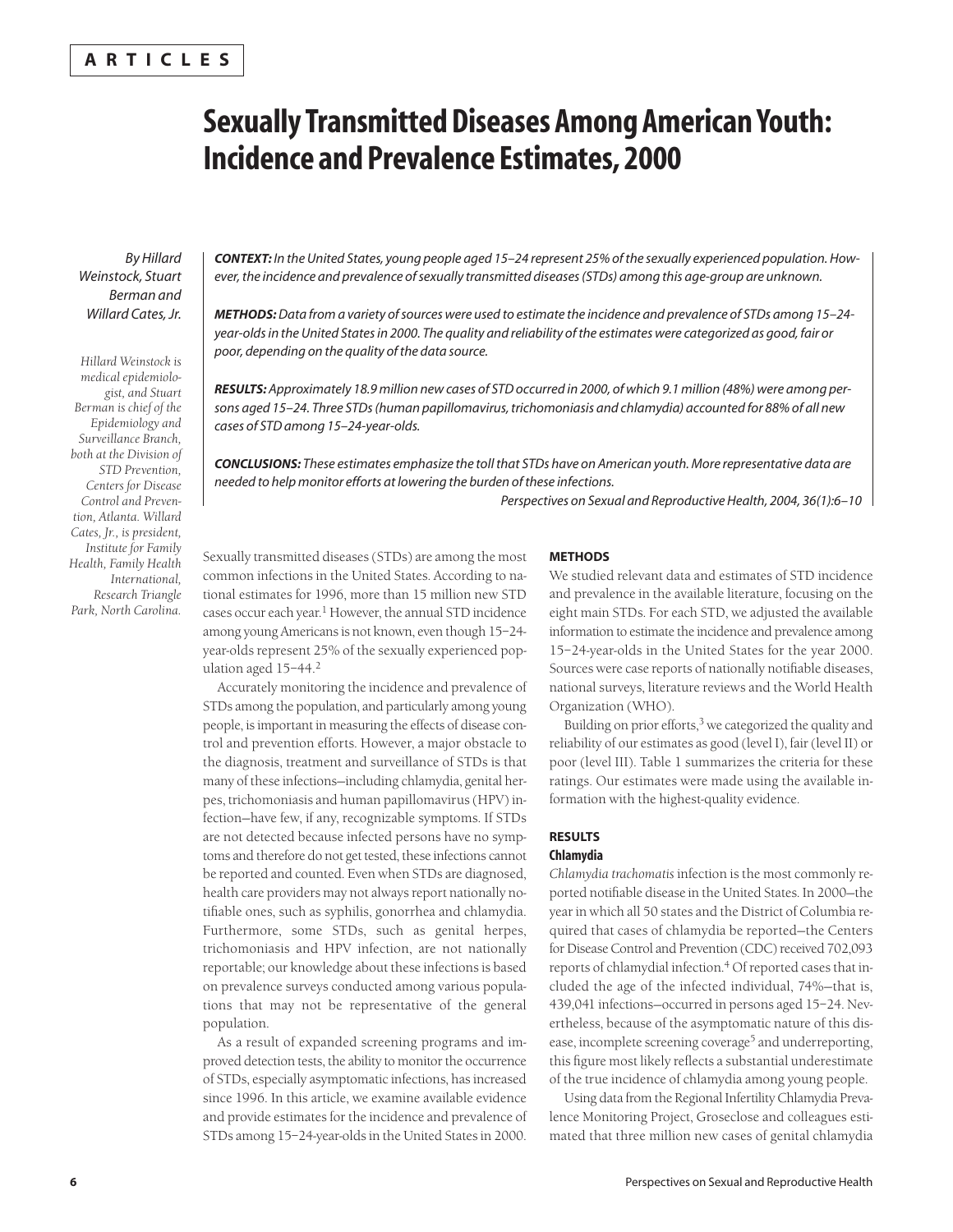occurred among 15-44-year-olds in 1996.<sup>6</sup> In 2000, the same project included women of reproductive age attending almost 2,400 family planning clinics in all 50 states, the District of Columbia, the Virgin Islands and Puerto Rico.7 To estimate the incidence and prevalence of chlamydia, we adjusted the 2000 data for state, age, and race and ethnicity, and used a similar calculation method to that of Groseclose and colleagues (which assumes that the incidence of chlamydial infection is its prevalence divided by the duration of infection, that infection lasts 0.96 years among women and 0.40 years among men, and that the incidence among men equals that among women). From this procedure, we estimate that 2.8 million new cases of chlamydia occurred in 2000 and that the prevalence was 1.9 million. Furthermore, on the basis of data for women aged 15–24, the estimated annual incidence of chlamydia among all men and women in this age-group was 1.5 million infections (54% of the total), and the prevalence was 1.0 million infections. These estimates assume that approximately 50% of people aged 15–19 have never had sexual intercourse and that 15–24-year-olds make up 25% of the population aged 15-44 who have ever had intercourse.<sup>8</sup> Because of the assumptions applied and because the Regional Infertility Chlamydia Prevalence Monitoring Project is not a population-based survey, we classified the quality of evidence and our estimates for chlamydia as level II.

#### **Gonorrhea**

Following a 74% decrease from 1975 through 1997, the rate of *Neisseria gonorrhoeae*infection increased in 1998 and remained essentially unchanged through 2000. In 2000, a total of 358,995 new cases of gonorrhea were reported to the CDC, of which 60% were among persons aged 15–24.9 Previous estimates of gonorrhea incidence have assumed a 50% underdiagnosis and underreporting rate.<sup>10</sup> Applying this assumption to the available level II national surveillance data, we estimate that 718,000 new cases of gonorrhea occurred in 2000 and that 431,000 cases occurred among persons aged 15–24. Data were unavailable to allow the calculation of prevalence rates.

#### **Syphilis**

Syphilis rates decreased dramatically during the 1990s among both women and men. The greatest declines were among black Americans and persons living in the South, where rates historically have been the highest. In 2000, some 5,979 cases of primary and secondary syphilis (i.e., early stages of symptomatic *Treponema pallidum* infection) were reported to the CDC—the lowest yearly number ever recorded.11 However, in the same year, the CDC also received 9,470 reports of early latent syphilis, in which infection was probably acquired in the preceding year. A further 15,597 reports were of late latent disease, in which infection probably occurred more than one year before diagnosis, making a total of 31,046 new cases of syphilis. Between 1997 and 2000, some 45–50% of all syphilis cases reported were late latent, indicating that a substantial proportion of syphilis

#### *TABLE 1. Criteria used to rate estimates of incidence and prevalence of STDs*

| Rating level | Criteria                                                                                   |
|--------------|--------------------------------------------------------------------------------------------|
| l (good)     | Representative national surveys<br>Complete national reporting                             |
| II (fair)    | Consistent and widespread prevalence data<br>from convenience samples                      |
|              | Consistent and widespread, although<br>incomplete, national reporting                      |
|              | Extrapolations and assumptions based<br>on representative national surveys                 |
| III (poor)   | Inconsistent, nonrepresentative prevalence data<br>Estimates based on rough extrapolations |
|              |                                                                                            |

*Source:*reference 1.

cases were not diagnosed within one year of infection.

Of the 15,449 cases that were reported in 2000 and acquired in the previous year (primary, secondary or early latent syphilis), 3,399 cases were among 15-24-year-olds.<sup>12</sup> If 50% of all reported syphilis cases are diagnosed and reported more than one year after infection and 20% of infections are never diagnosed or reported, $^{13}$  then approximately 8,200 new syphilis infections occurred among persons aged 15–24 in 2000. Because of the incomplete national reporting of syphilis, this figure represents a level II estimate. Data were unavailable to allow the calculation of syphilis prevalence rates.

#### **Genital Herpes**

The incidence and prevalence of genital herpes—both symptomatic and asymptomatic—have increased dramatically during the past three decades.<sup>14</sup> The number of clinically diagnosed cases of symptomatic genital herpes in the 1980s was 11 times that in the 1970s, and it has remained relatively constant ever since.<sup>15</sup> Reports from a variety of clinical settings in the United States show that genital herpes accounts for a large majority of patient requests for treatment of symptomatic genital ulcers.<sup>16</sup> Genital herpes accounts for the majority of symptomatic ulcers outside the United States as well.<sup>17</sup>

Symptomatic herpes infections are merely the tip of the iceberg. Surveys have shown that only a minority of infections with herpes simplex virus type 2 (HSV-2), the main virus that causes genital herpes, are recognized as symptomatic by those who are infected. In the early 1990s, an estimated 45 million Americans were infected with HSV-2, but only 9% of them reported a history of genital herpes.<sup>18</sup> Using age-specific incidence curves and assuming that the rate of genital herpes in 2000 remained the same as the rate in 1985.<sup>19</sup> we estimate that 1.6 million new HSV-2 infections occurred in the United States in 2000. Adjusting this figure for the age distribution of persons newly infected with HSV-2 to account for those aged 15–24—40% in models based on the National Health and Nutrition Examination Survey 20—we estimate that youth acquire 640,000 new HSV-2 infections each year.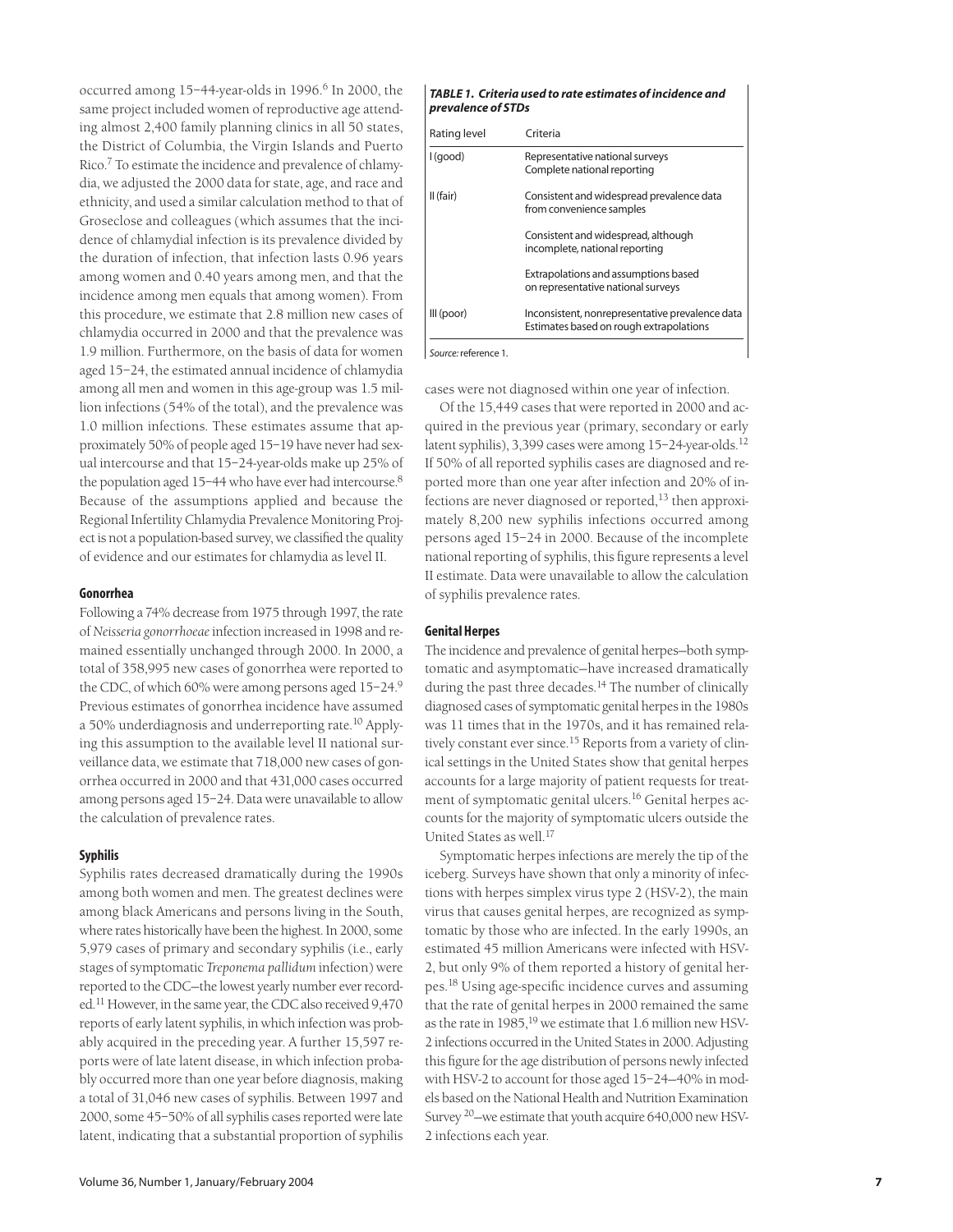*TABLE 2. Estimated incidence and prevalence of selected STDs among 15–24-year-olds, and strength of evidence, United States, 2000*

| Incidence   | Prevalence  | Strength<br>of evidence* |
|-------------|-------------|--------------------------|
| 9.1 million | u           |                          |
| 1.5 million | 1.0 million | Ш                        |
| 431,000     | u           | Ш                        |
| 8,200       | u           | Ш                        |
| 640,000     | 4.2 million | Ш                        |
| 4.6 million | 9.2 million | Ш                        |
| 7,500       | ut          | Ш                        |
| 1.9 million | u           | Ш                        |
| 15,000      | u           | Ш                        |
|             |             |                          |

\*Rated according to criteria shown in Table 1. †Estimated prevalence of chronic hepatitis B virus infection is not available. *Note:* u=unavailable.

Assuming that the prevalence of HSV-2 infection remained stable between the early 1990s and 2000, at 45 million, we estimate that 4.2 million persons aged 15–24 (11% of the population aged 15–24) have been infected. It is important to note that although our estimates of incidence and prevalence of genital herpes among youth are derived from level I data on HSV-2, we classify them as level II because of the assumptions we made. In addition, our calculations ignore the sizable proportion of genital herpes infections caused by HSV-1; thus, our figures should be considered minimum estimates.

### **HPV**

Comprehensive surveillance data are not available for genital HPV infection. If we suppose that age-specific incidence estimates for cervical HPV infection among women<sup>21</sup> reflect the HPV incidence rates among men, then approximately 6.2 million new HPV infections occurred in 2000 among Americans aged 15–44; of these infections, 74% (4.6 million) occurred among 15–24-year-olds.

Using an estimated female HPV prevalence of 33% (derived from a survey of sexually active women attending a university health service<sup>22</sup>), assuming an equal prevalence among sexually active men and applying these figures to the number of sexually active 15–24-year-olds in the population, we estimate that in 2000, some 9.2 million persons in this age-group were infected with HPV and hence were capable of spreading the virus. We classify the estimated incidence and prevalence of HPV as level III because of the limited evidence and crude extrapolations used.

#### **Hepatitis B**

Hepatitis B remains a prominent STD despite the availability of a preventive vaccine for more than two decades. By adjusting the reported number of cases to account for underreporting and asymptomatic infection, $23$  the CDC has estimated that 81,000 new infections with the hepatitis B virus occurred in the United States in 2000, of which 15,000 occurred in persons aged 15–24.24 Approximately half of these cases were among individuals who reported high-risk sexual activity.<sup>25</sup> Hence, the estimated incidence of sexually acquired hepatitis B among 15–24-year-olds is 7,500. Because of the assumptions and adjustments underlying

this estimate, we classified it as level II.

Young people bear an even larger proportion of the burden from chronic infection: Of the estimated 5,000 new chronic infections in the United States in 2000, some 1,200 nearly one-quarter—occurred among 15–24-year-olds. Individuals with chronic infection not only remain infectious for most or all of their lives, but also have an approximately 25% lifetime risk of developing cirrhosis or liver cancer.26

#### **Trichomoniasis**

Vaginal infections caused by *Trichomonas vaginalis* are among the most common conditions transmitted sexually. Worldwide, more than 180 million cases of trichomoniasis are estimated to occur each year, accounting for nearly 20% of all cases of symptomatic vaginitis.27 In the United States, depending on the type of clinical facility and the level of STD risk, between 5% and 60% of women and men screened for trichomonas will be infected with the parasite.<sup>28</sup> According to WHO, approximately 8.2 million new *T. vaginalis* infections occurred in the United States and Canada in 1999.29 Assuming that 90% of these were in the United States and that the incidence remained the same in 2000, we estimate that 7.4 million new cases of trichomoniasis occurred in this country in 2000. If these infections were evenly distributed among sexually active persons of all age-groups,<sup>30</sup> 25% of them—1.9 million—occurred among persons aged 15–24. Because this figure is based on a rough extrapolation, we classify it as level III. Moreover, *T. vaginalis* infection may be underdiagnosed in the United States because of reliance on the relatively insensitive wet-mount procedure for diagnosis.<sup>31</sup>

## **HIV**

The annual number of new HIV infections in the United States appears to have stabilized during the 1990s, although the introduction of highly active antiretroviral therapy has increased the prevalence of HIV by extending the life of HIVinfected people. The CDC has estimated that 800,000– 900,000 persons in the United States are infected with HIV and approximately 40,000 new infections occur each year.32 In particular, the incidence of HIV and other STDs among men who have sex with men has remained high.33

Assuming that 50% of HIV infections are contracted by persons younger than 25,<sup>34</sup> we expect that about 20,000 new HIV infections occur each year among youth. In 2000, according to the distribution of AIDS cases in the United States by the recorded route of infection, an estimated 75% of HIV infections were acquired through sexual intercourse. Thus, approximately 30,000 new infections were contracted through sexual intercourse in 2000, and 15,000 of these were contracted by persons aged 15–24. Being based on assumptions about HIV incidence in the United States, this estimate is level II.

## **Total STD Incidence**

Despite decreases in the rates of some reportable STDs during the 1990s, we estimate that 18.9 million new cases of STD occurred in 2000, of which 9.1 million (48%) were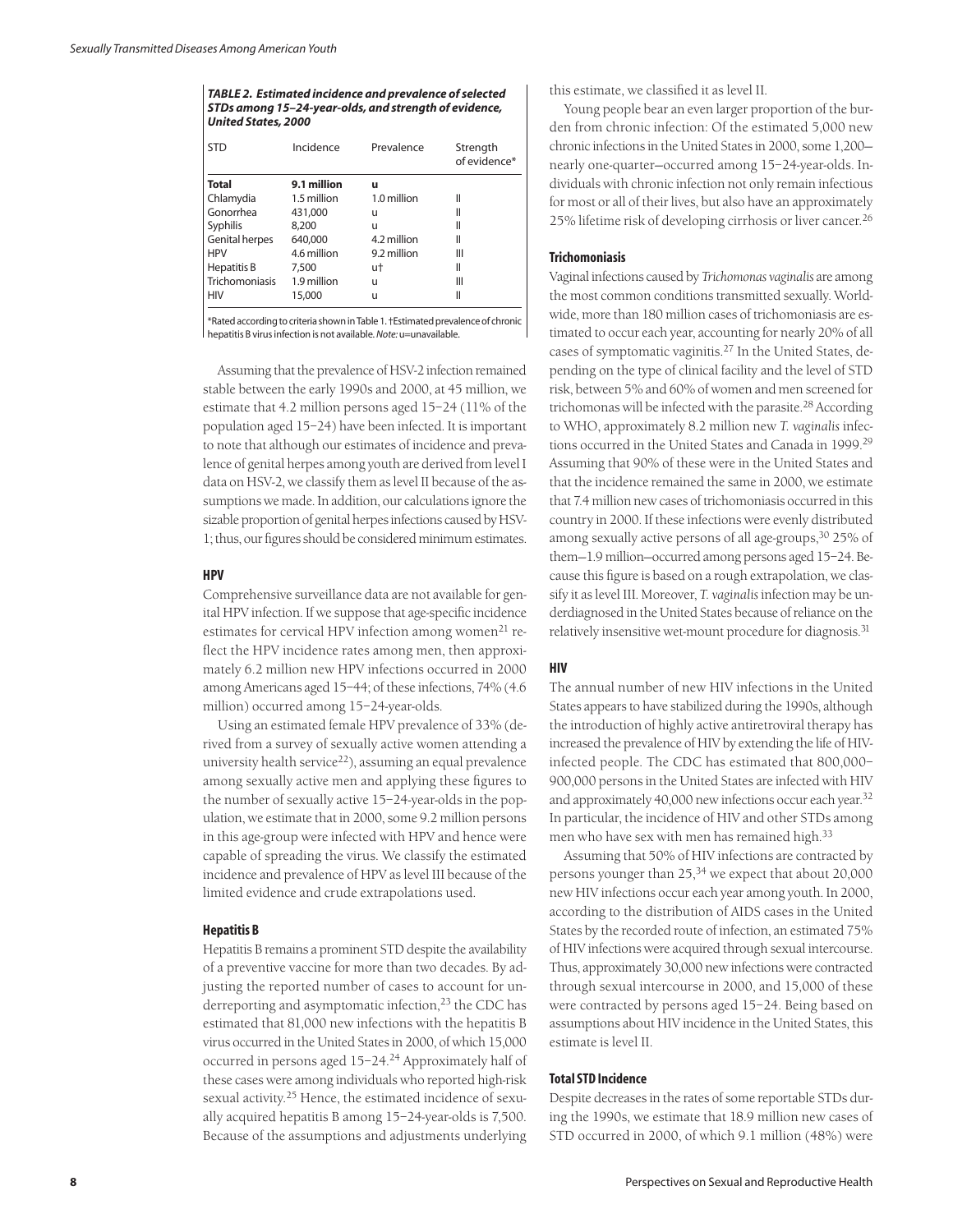among young people aged 15–24 (Table 2). These estimates emphasize this age-group's particular vulnerability to STDs. Of the STDs examined, HPV was the most commonly acquired, followed by trichomoniasis and chlamydia. Together, these three STDs accounted for 88% of all new cases of STD among 15–24-year-olds in 2000; HPV and trichomoniasis accounted for 72% of new infections.

#### **DISCUSSION**

Estimates of the national incidence and prevalence of STDs are based on various sources of data, each with its own limitations. Information about infections that are reportable to state and local health departments are affected by the completeness of diagnosis and reporting. We assumed that only 50% and 80% of all gonorrhea and syphilis infections, respectively, are diagnosed and reported; however, few studies have been done to substantiate these assumptions, and those that have been conducted have small samples.<sup>35</sup> Because so many STDs, including HIV, are asymptomatic, infected individuals may not seek medical care. In particular, young, apparently healthy persons may not have routine contact with health care practitioners.

Estimates based on prevalence surveys, such as those for chlamydia and HPV, are subject to limitations of representativeness. For example, although women attending family planning clinics were surveyed for chlamydia in all 50 states and the District of Columbia, they may not have an STD prevalence that is generalizable to the entire population of sexually active women.<sup>36</sup> Additionally, our chlamydia estimates depended on assumptions about duration of infection among both men and women.37 As the coverage of chlamydia screening increases over time, this duration may decrease; as a result, our estimated incidence of chlamydia would be an underestimation of the true incidence of this disease.

HPV infection and trichomoniasis accounted for 72% of all new cases of STD among the 15–24-year age-group in 2000; however, the quality of the evidence—level III—was poor. For all other STDs, we graded the evidence as level II. Thus, while information about STDs—particularly for chlamydia and HPV—has improved somewhat since incidence and prevalence estimates were last made, in 1996, the overall reliability of the supporting data remains weak.

Our estimate of 18.9 million new STDs in 2000 among the general population is somewhat higher than the 1996 estimate of 15 million infections. This increase may be attributable to our improved ability to screen and detect STDs; however, it may also reflect the imprecision of the estimates themselves. More representative data are needed, especially for those infections of highest incidence and greatest morbidity.

Nevertheless, given the available information about the burden of STDs among sexually active young people, our estimate of 9.1 million new infections in 2000 among 15–24 year-olds demonstrates the tremendous toll these infections continue to have on youth in America: Representing onequarter of the ever–sexually active population aged 15–44,38

young people acquire nearly one-half of all new STDs. This burden is reflected not only in morbidity among the individuals affected but also in economic and psychological costs. The estimates provided here are the best numbers to date on which to base policy decisions, outreach and educational efforts. We encourage other researchers to refine these estimates and thereby help monitor national efforts at lowering the burden of STDs, especially among young Americans.

#### **REFERENCES**

**1.** Cates W, Jr., and American Social Health Association Panel, Estimates of the incidence and prevalence of sexually transmitted diseases in the United States, *Sexually Transmitted Diseases*, 1999, 26(Suppl. 4):S2–7.

**2.** Sonenstein FL et al., Changes in sexual behavior and condom use among teenaged males: 1988 to 1995, *American Journal of Public Health*, 1998, 88(6):956–959; Abma J et al., Fertility, family planning, and women's health: new data from the 1995 National Survey of Family Growth, *Vital and Health Statistics*, 1997, Vol. 23, No. 19; and Laumann EO et al., *National Health and Social Life Survey, 1992,* Chicago and Ann Arbor, MI: National Opinion Research Center and Inter-University Consortium for Political and Social Research, 1995.

**3.** Cates W, Jr., and American Social Health Association Panel, 1999, op. cit. (see reference 1).

**4.** Centers for Disease Control and Prevention (CDC), *Sexually Transmitted Disease Surveillance, 2000*, Atlanta: CDC, 2001.

**5.** Levine WC et al., Indirect estimation of chlamydia screening coverage using public health surveillance data, *American Journal of Public Health*, 2004 (forthcoming).

**6.** Groseclose SL et al., Estimated incidence and prevalence of genital *Chlamydia trachomatis* infection in the United States, 1996, *Sexually Transmitted Diseases*, 1999, 26(6):339–344.

**7.** CDC, *Chlamydia Prevalence Monitoring Project Annual Report 2000*: *Sexually Transmitted Disease Surveillance 2000 Supplement,* Atlanta: CDC, 2001.

**8.** Sonenstein FL et al., 1998, op. cit. (see reference 2); Abma J et al., 1997, op. cit. (see reference 2); and Laumann EO et al., 1995, op. cit. (see reference 2).

**9.** CDC, 2001, op. cit. (see reference 4).

**10.** Cates W, Jr., and American Social Health Association Panel, 1999, op. cit. (see reference 1).

**11.** CDC, 2001, op. cit. (see reference 4).

**12.** Ibid.

**13.** Cates W, Jr., and American Social Health Association Panel, 1999, op. cit. (see reference 1).

**14.** Johnson R et al., A seroepidemiologic survey of the prevalence of herpes simplex virus type 2 infection in the United States, *New England Journal of Medicine*, 1989, 321(1):7–12; Fleming DT et al., Herpes simplex virus type 2 in the United States, 1976–1994, *New England Journal of Medicine*, 1997, 337(16):1105–1111; Armstrong G et al., Incidence of herpes simplex virus type 2 infection in the United States, *American Journal of Epidemiology*, 2001, 153(9):912–920; and Fisman DN et al., Projection of the future dimensions and costs of the genital herpes simplex type 2 epidemic in the United States, *Sexually Transmitted Diseases*, 2002, 29(10):608–622.

**15.** CDC, 2001, op. cit. (see reference 4).

**16.** Tao G, Kassler W and Rein D, Medical care expenditures for genital herpes in the United States, *Sexually Transmitted Diseases*, 2000, 27(1):32–38; and Corey L and Wald A, Genital herpes, in: Holmes KK et al., eds., *Sexually Transmitted Diseases*, New York: McGraw-Hill, 1999, pp. 285–312.

**17.** Corey L and Handsfield H, Genital herpes and public health: addressing a global problem, *Journal of the American Medical Association*, 2000, 283(6):791–794.